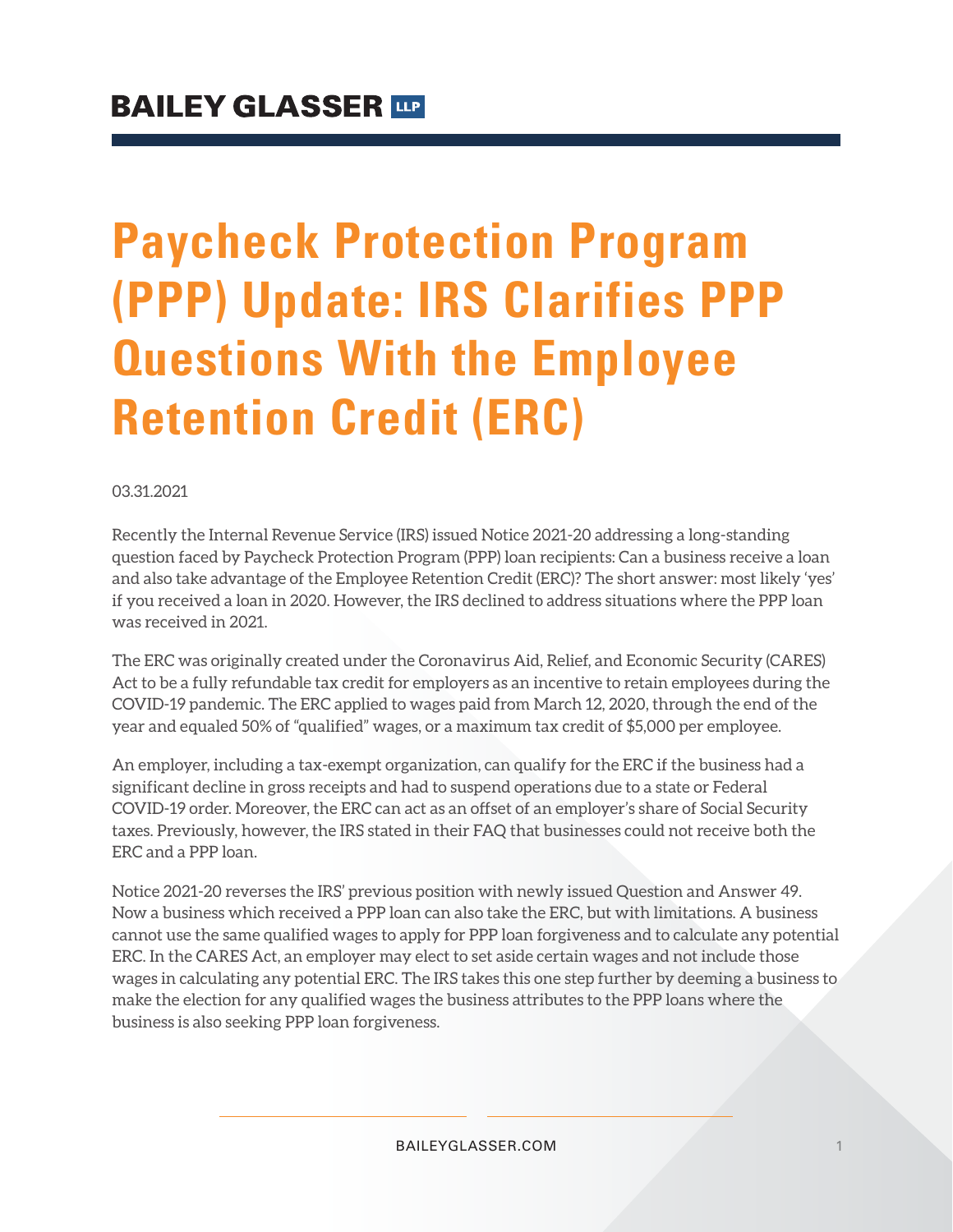# **BAILEY GLASSER TIP**

### PAYCHECK PROTECTION PROGRAM (PPP) UPDATE: IRS CLARIFIES PPP QUESTIONS WITH THE EMPLOYEE RETENTION CREDIT (ERC)

The IRS argues both of these points prevent any double dipping effect. The IRS gives several examples to explain how businesses can take advantage of PPP loan forgiveness and the ERC.

In Example 1, the business has \$100,000 in wages and needs \$100,000 of eligible expenses in order to qualify for PPP loan forgiveness. Under the CARES Act, the employer is deemed to make the election discussed above and cannot use the \$100,000 in wages to calculate an ERC.

In Example 2, the business has \$250,000 in wages and needs \$200,000 of eligible expenses in order to qualify for PPP loan forgiveness. Under the CARES Act, only \$200,000 is subject to the election and the business can use the remaining \$50,000 in wages to calculate an ERC.

In Example 3, the business has \$200,000 in wages and \$70,000 in other eligible expenses. However, when the business applied for the PPP loan forgiveness, it only reported the \$200,000 in eligible wages. Therefore, the business is deemed to have made the election regarding the \$200,000 in wages and cannot use those wages to calculate an ERC. The \$70,000 in other eligible expenses cannot be used in the ERC calculation.

In Example 4, similar facts to Example 3, except the business includes both the \$200,000 in wages and \$70,000 in other eligible expenses on its PPP loan forgiveness application. Therefore, the IRS deems the election is made regarding \$130,000 of the eligible wages and the business can use the remain \$70,000 in wages to calculate an ERC.

In Example 5, the business has \$200,000 in wages and \$90,000 in other eligible expenses. The business includes both in their PPP loan forgiveness application. However, in this case the business is deemed to have made an election regarding \$120,000 and not \$110,000 because the PPP loan forgiveness program requires a minimum of \$120,000 be attributed to payroll costs. Therefore, the business can use the remain \$80,000 in wages to calculate an ERC.

In Example 6, the business has \$150,000 in qualified wages, \$100,000 of other payroll costs, and \$70,000 in other eligible expenses. The business received a PPP loan for \$200,000 and was required to have a minimum of \$120,000 in eligible payroll costs. The business reports \$130,000 in payroll costs and \$70,000 in other expenses. If the business can show that \$100,000 of the reported \$130,000 in payroll costs were not from the other payroll costs and the remaining \$30,000 were from the \$150,000 in qualified wages, then the business can use the remaining \$120,000 in qualified wages to calculate the ERC.

In Example 7, the PPP loan is not forgiven. In that case, the business may use all qualified wages to calculate the ERC.